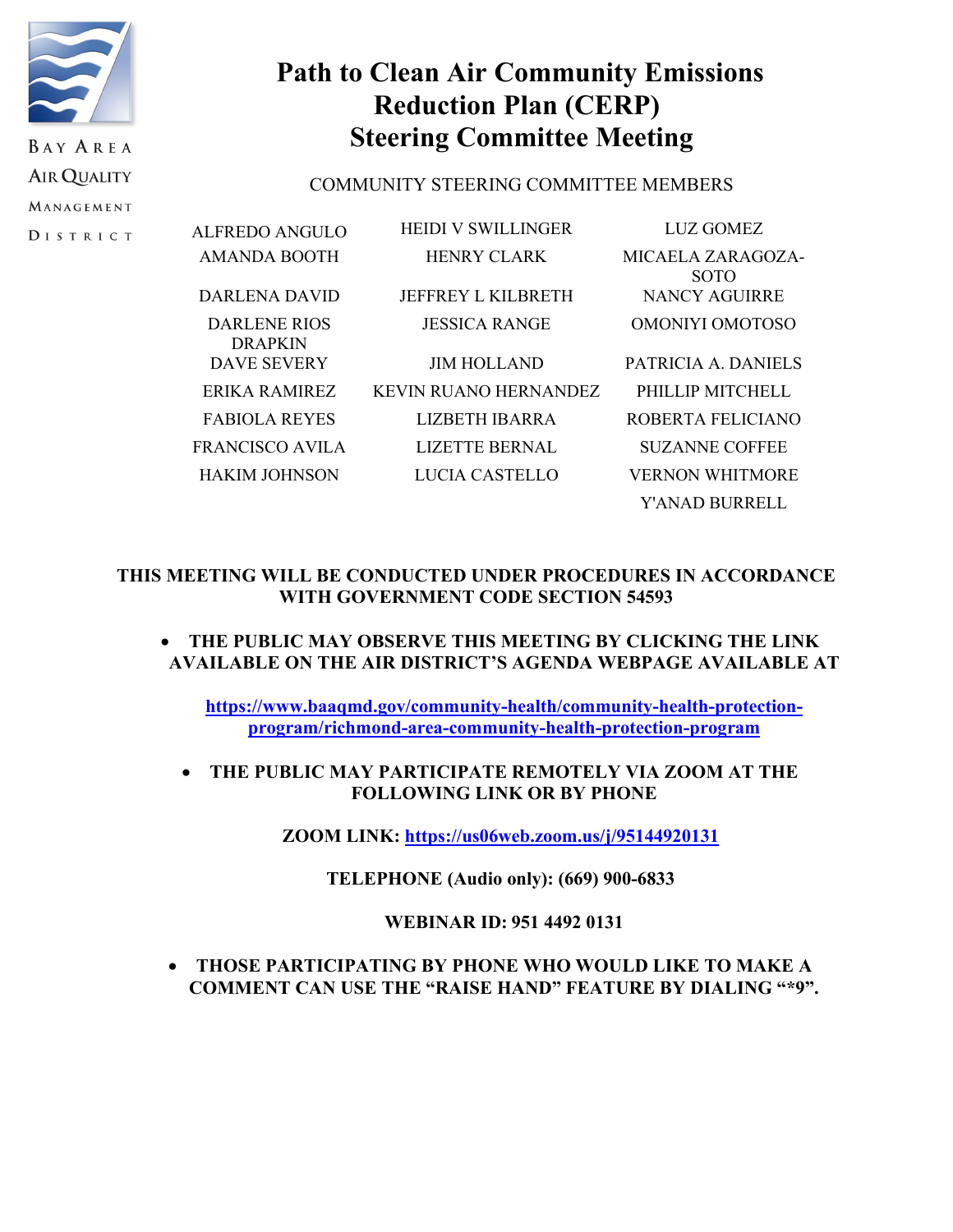**MONDAY OCTOBER 18, 2021 6:00 P.M.**

# **AGENDA**

#### 1. **CALL TO ORDER - ROLL CALL**

### **PUBLIC MEETING PROCEDURE**

*Bay Area Air Quality Management District staff shall call the meeting to order and take roll of the Committee members.* 

**Staff/Phone (415) 749-**

# 2. **APPROVAL OF THE MINUTES OF SEPTEMBER 20, 2021 M. Hiratzka/5073 [mhiratzka@baaqmd.gov](mailto:mhiratzka@baaqmd.gov)**

*The Committee will consider approving the attached draft minutes of the Path to Clean Air Steering Committee meeting of September 20, 2021*

#### 3. **INTRODUCTION TO THE MONITORING OUTREACH TEAM (MOT) D. Alrick/4665 [dalrick@baaqmd.gov](mailto:dalrick@baaqmd.gov)**

*The Committee will meet the members of the Monitoring Outreach Team (MOT), receive a presentation from the members on their work and experiences over the past year, and summarize the community-facing updates on implementation of the Community Air Monitoring Plan (CAMP) and the MOT's ongoing outreach efforts.*

#### 4. **OVERVIEW OF THE KEY ISSUES APPROACH K. Malinowski/4646 [kmalinowski@baaqmd.gov](mailto:kmalinowski@baaqmd.gov)**

*The Committee will receive a presentation on an overview of the Key Issues Approach, which is a proposed process for summarizing and organizing information from the assessment.*

# 5. **AIR QUALITY MONITORING AND MODELING: STARTING THE CONVERSATION R. Chiang/8621**

 **[rchiang@baaqmd.gov](mailto:rchiang@baaqmd.gov)**

*The Committee will receive a presentation on the upcoming meetings and conversations about air quality monitoring and modeling.*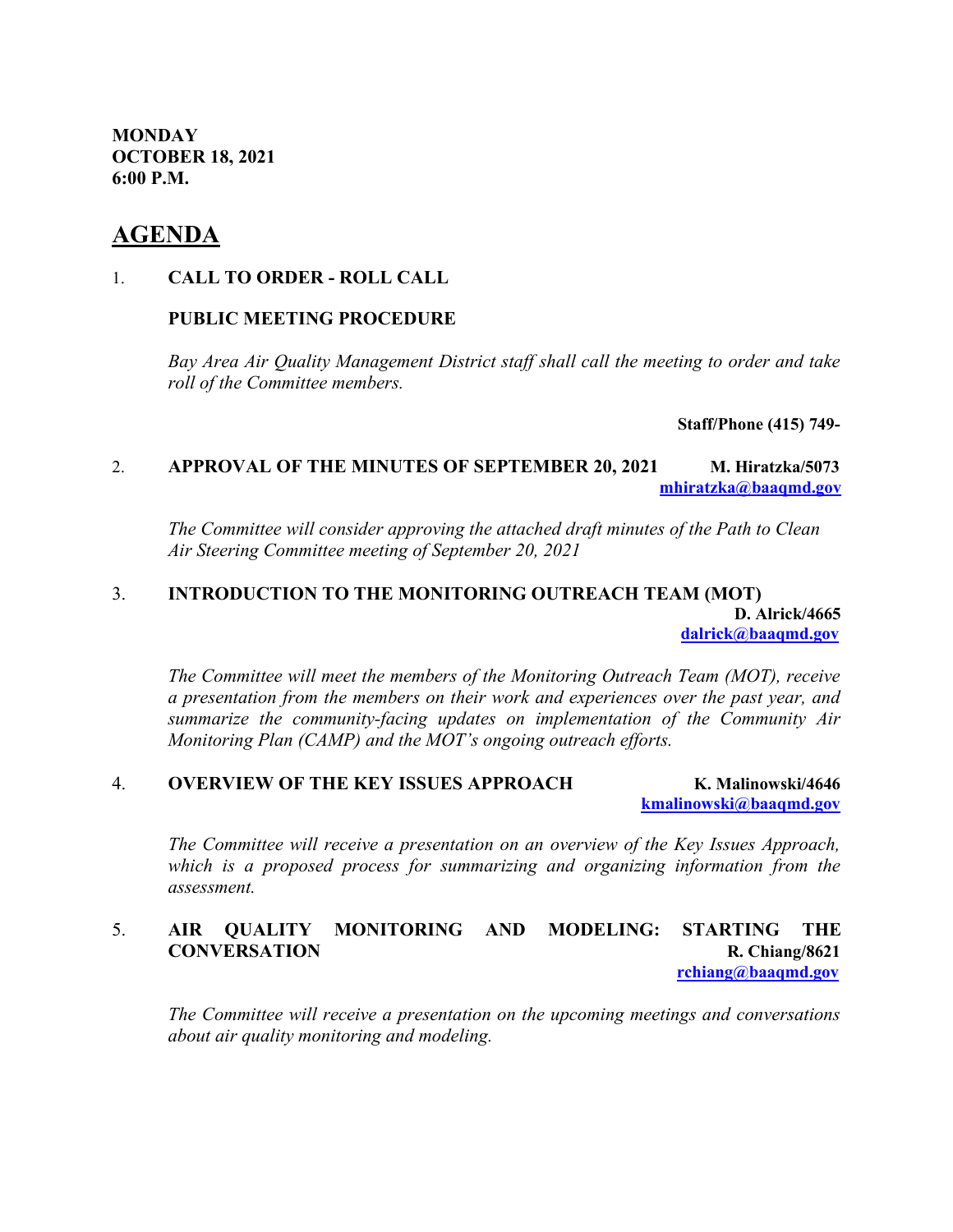#### 6. **PUBLIC COMMENT ON NON-AGENDA MATTERS**

*Members of the public who wish to speak on matters not on the agenda for the meeting, will have two minutes each to address the Committee.*

## 7. **COMMITTEE MEMBER COMMENTS**

*Any member of the Committee, or its staff, on his or her own initiative or in response to questions posed by the public, may: ask a question for clarification, make a brief announcement or report on his or her own activities, provide a reference to staff regarding factual information, request staff to report back at a subsequent meeting concerning any matter or take action to direct staff to place a matter of business on a future agenda. (Gov't Code § 54954.2)*

## 8. **TIME AND PLACE OF NEXT MEETING**

*Monday, November 15, 2021 at 6:00 p.m., via webcast, pursuant to procedures in accordance with Government Code Section 54593.*

## 9. **ADJOURNMENT**

*The Committee meeting shall be adjourned by the Air District Staff.*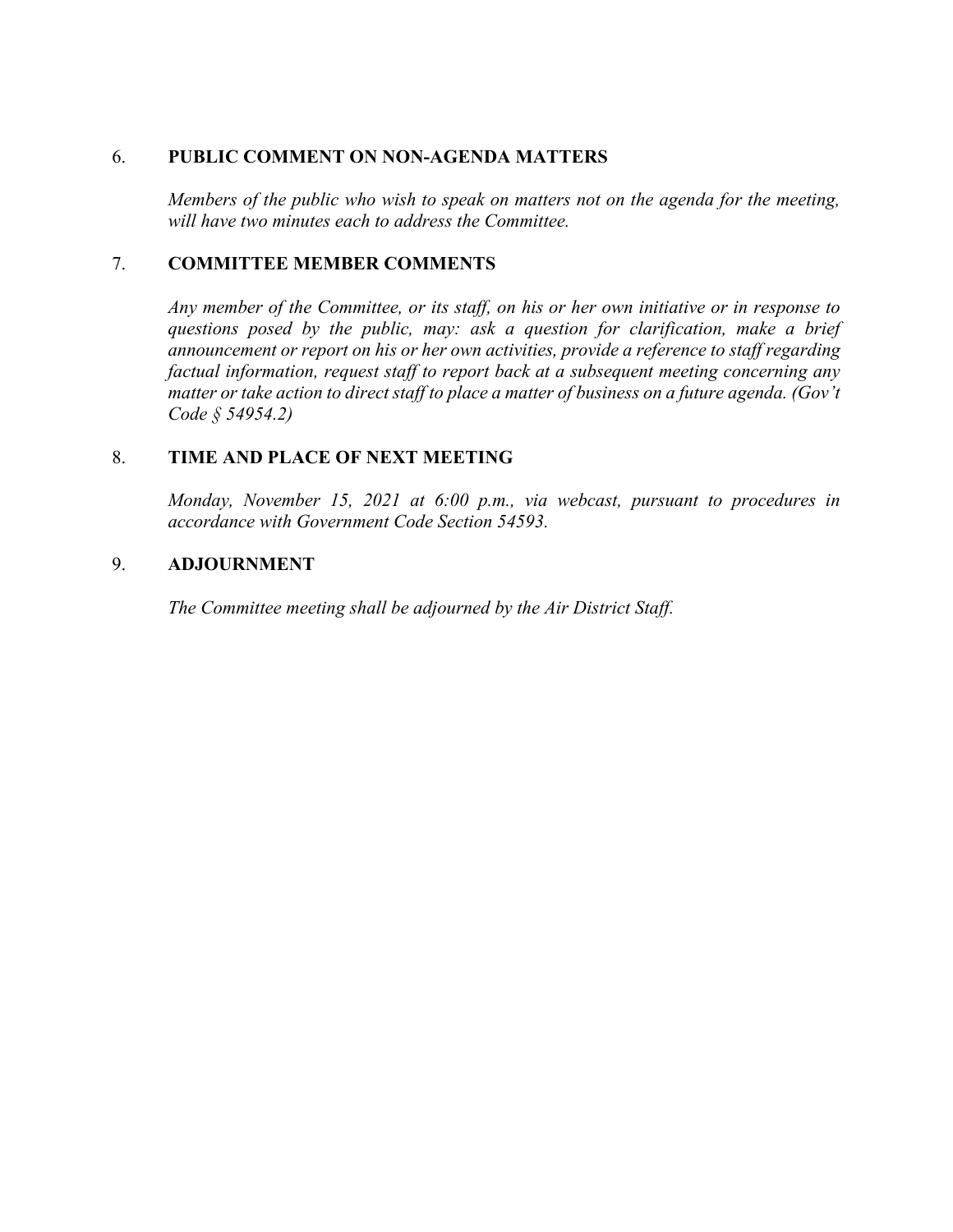**(415) 516-8662 FAX: (415) 928-8560 BAAQMD homepage: [www.baaqmd.gov](http://www.baaqmd.gov/)**

• Any writing relating to an open session item on this Agenda that is distributed to all, or a majority of all, members of the body to which this Agenda relates shall be made available at the Air District's offices at 375 Beale Street, Suite 600, San Francisco, CA 94105, at the time such writing is made available to all, or a majority of all, members of that body.

# **Accessibility and Non-Discrimination Policy**

The Bay Area Air Quality Management District (Air District) does not discriminate on the basis of race, national origin, ethnic group identification, ancestry, religion, age, sex, sexual orientation, gender identity, gender expression, color, genetic information, medical condition, or mental or physical disability, or any other attribute or belief protected by law.

It is the Air District's policy to provide fair and equal access to the benefits of a program or activity administered by Air District. The Air District will not tolerate discrimination against any person(s) seeking to participate in, or receive the benefits of, any program or activity offered or conducted by the Air District. Members of the public who believe they or others were unlawfully denied full and equal access to an Air District program or activity may file a discrimination complaint under this policy. This non-discrimination policy also applies to other people or entities affiliated with Air District, including contractors or grantees that the Air District utilizes to provide benefits and services to members of the public.

Auxiliary aids and services including, for example, qualified interpreters and/or listening devices, to individuals who are deaf or hard of hearing, and to other individuals as necessary to ensure effective communication or an equal opportunity to participate fully in the benefits, activities, programs and services will be provided by the Air District in a timely manner and in such a way as to protect the privacy and independence of the individual. Please contact the Non-Discrimination Coordinator identified below at least three days in advance of a meeting so that arrangements can be made accordingly.

If you believe discrimination has occurred with respect to an Air District program or activity, you may contact the Non-Discrimination Coordinator identified below or visit our website at [www.baaqmd.gov/accessibility](http://www.baaqmd.gov/accessibility) to learn how and where to file a complaint of discrimination.

Questions regarding this Policy should be directed to the Air District's Non-Discrimination Coordinator, Terri Levels, at (415) 749-4667 or by email at [tlevels@baaqmd.gov.](mailto:tlevels@baaqmd.gov)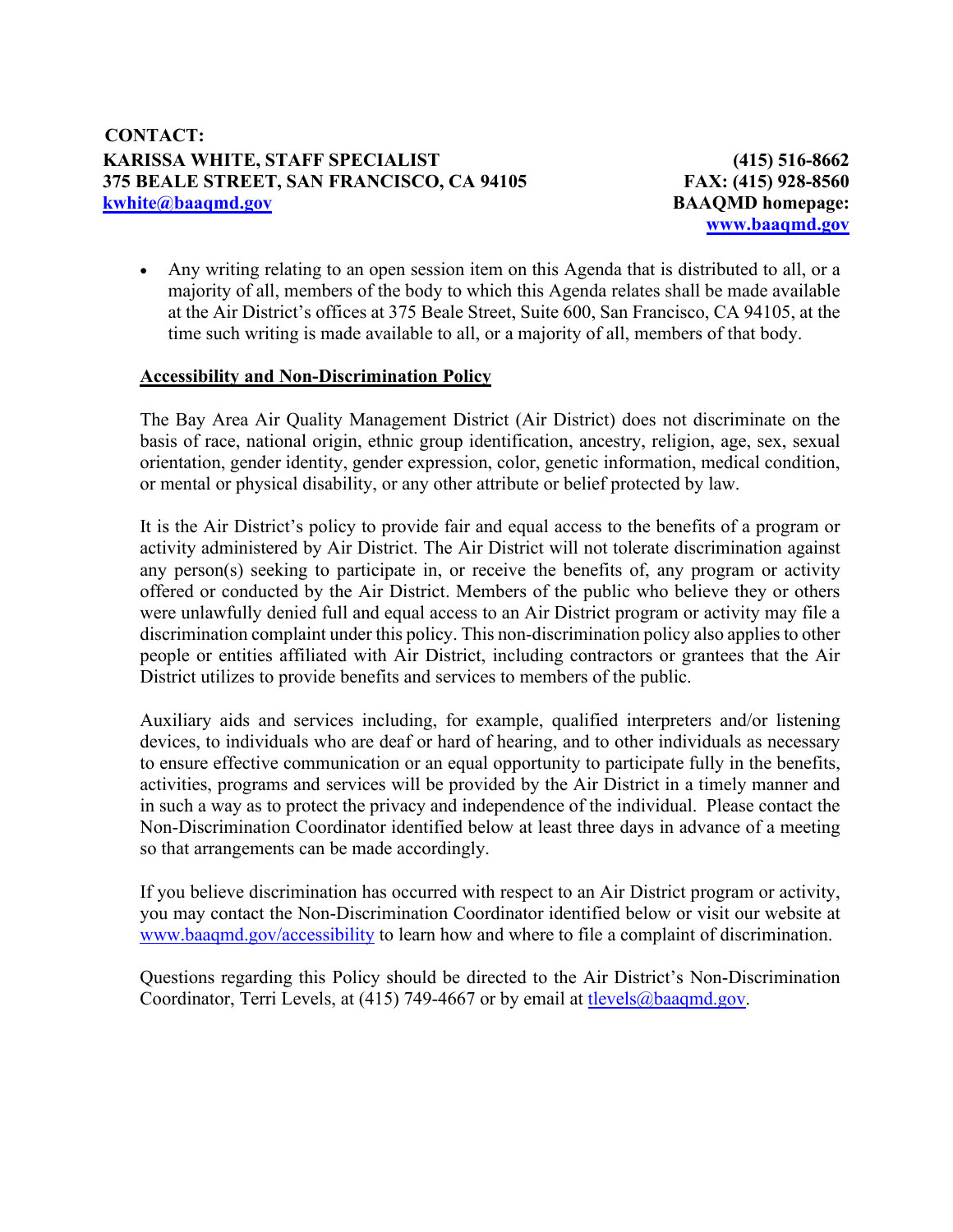#### **BAY AREA AIR QUALITY MANAGEMENT DISTRICT** Memorandum

To: Members of the Path to Clean Air Steering Committee

From: Veronica Eady Senior Deputy Executive Officer of Policy & Equity

Date: October 18, 2021

Re: Approval of the Minutes of September 20, 2021

#### RECOMMENDED ACTION

Approve the attached draft minutes of the Community Steering Committee (Committee) meeting of September 20, 2021.

#### **DISCUSSION**

Attached for your review and approval are the draft minutes of the Committee meeting of September 20, 2021.

Respectfully submitted,

Veronica Eady Senior Deputy Executive Officer of Policy & Equity

Prepared by: MIG Consulting Reviewed by: Vanessa Johnson

Attachment 2A: Draft Minutes of the Committee Meeting of September 20, 2021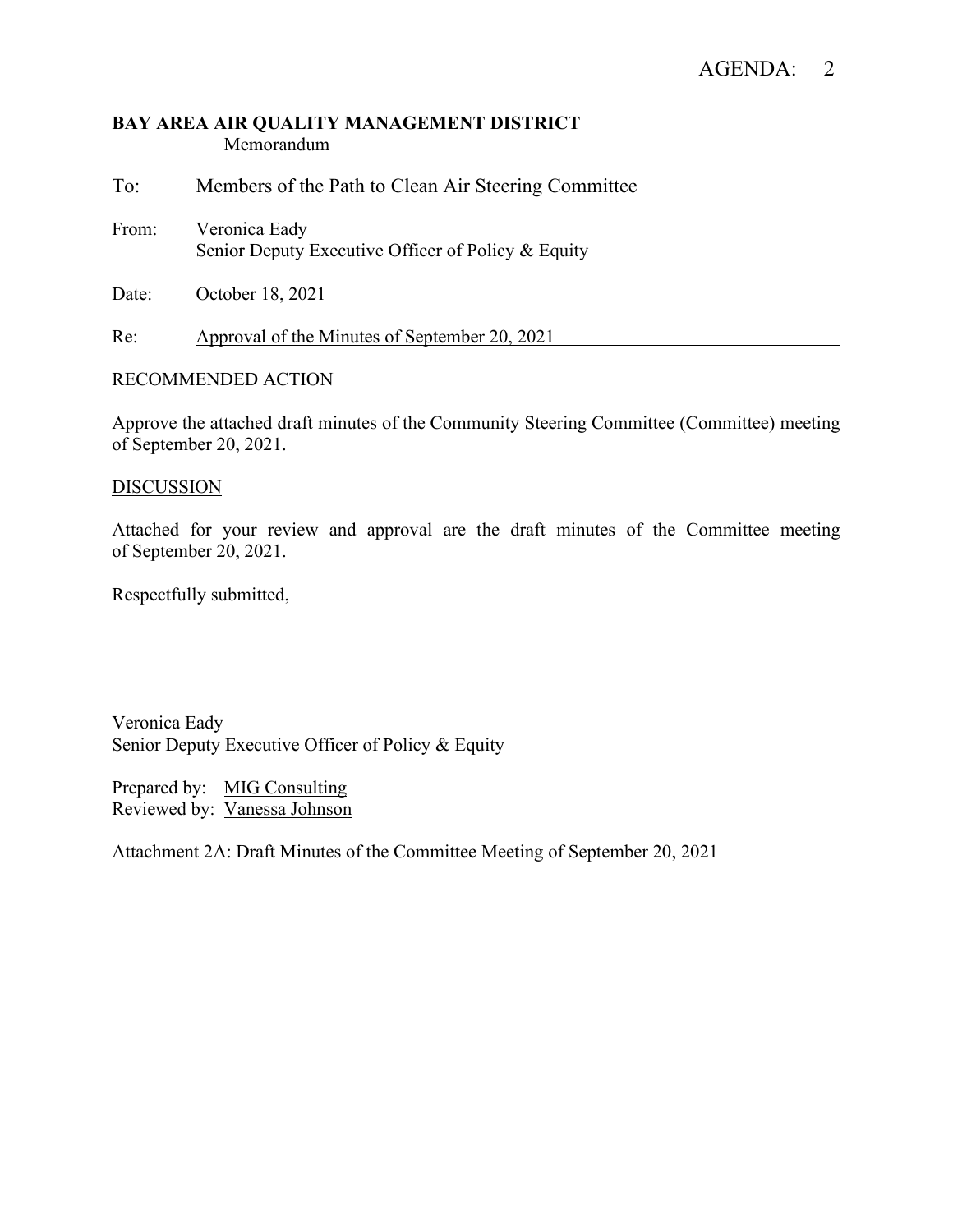> Bay Area Air Quality Management District 375 Beale Street, Suite 600 San Francisco, CA 94105

# **DRAFT MINUTES**

Richmond – No. Richmond – San Pablo Community Emissions Reduction Plan Community Steering Committee Monday, September 20, 2021

**This meeting was conducted under procedures authorized by executive order N-29-20 issued by Governor Gavin Newsom. Members of the Committee participated by teleconference.**

## 1. **CALL TO ORDER - ROLL CALL**

The Richmond – No. Richmond – San Pablo Community Emissions Reduction Plan Community Steering Committee (CSC or Committee) Co-Chairs Y'Anad Burrell and Alfredo Rafael Angulo called the meeting to order at 6:00 pm.

| Present: | Co-Chair Y'Anad Burrell, Co-Chair Alfredo Rafael Angulo; and<br>Members Nancy Aguirre, Francisco Avila, Lucia Castello, Dr. Henry<br>Clark, Suzanne Coffee, Darlene Rios Drapkin, Roberta Feliciano, Luz<br>Gomez, Lizbeth Ibarra, Jeffrey Kilbreth, Dr. Omoniyi Omotoso, Erika<br>Ramirez, Jessica Range, Kevin Ruano Hernandez, Dave Severy, Heidi<br>Swillinger, Vernon Whitmore, Micaela Zaragoza-Soto, Jim Holland<br>(non-voting), and Hakim Johnson (non-voting). |
|----------|--------------------------------------------------------------------------------------------------------------------------------------------------------------------------------------------------------------------------------------------------------------------------------------------------------------------------------------------------------------------------------------------------------------------------------------------------------------------------|
| Absent:  | Members Dr. Bret Andrews, Lizette Bernal, Amanda Booth, Patricia<br>Daniels, Dr. Darlena David, Philip Mitchell, and Fabiola Reyes Perez.                                                                                                                                                                                                                                                                                                                                |
|          | Also Present: Air District Staff Kevin Olp, Anna Lee, Kelly Malinowski, Marcy<br>Hiratzka, Wendy Goodfriend, Vanessa Johnson, Adan Schwarz,<br>Karissa White, Henry Hilken, Laura Cackette, Phil Martien, Ranyee<br>Chiang, and Suma Peesapati; MIG Staff Jessie Hernandez; Interpreter<br>Norma Hererra; and Members of the Public David Holstius, Oscar<br>Garcia, Andres Soto, Eric Bissinger, Julia Luongo, and Arena Flores.                                        |

#### 2. **APPROVAL OF THE MINUTES OF AUGUST 16, 2021 MEETING MINUTES**

The Committee reviewed the meeting agenda and approved the August 16, 2021 Meeting Minutes in a roll call vote.

Public Comment

None.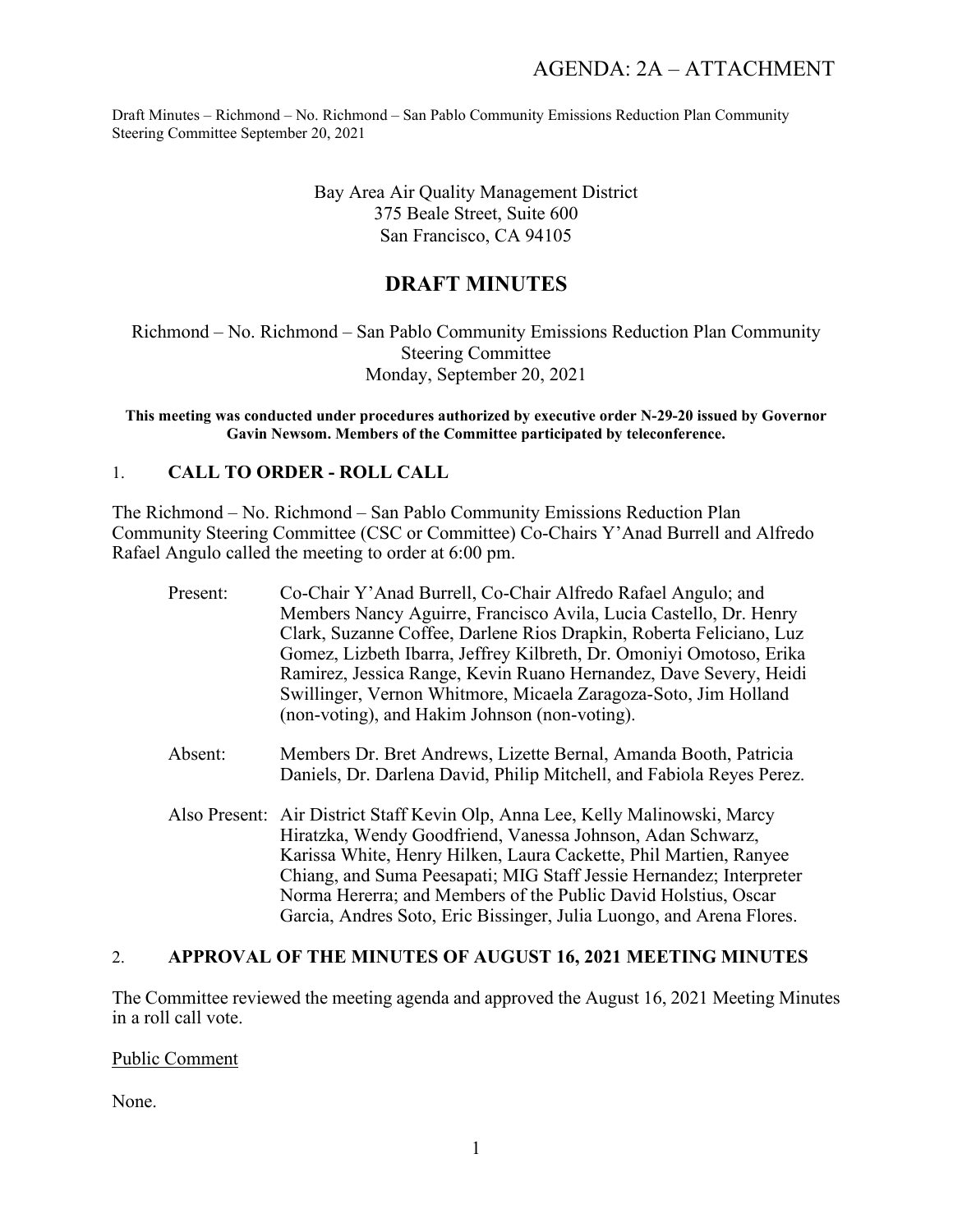#### Committee Action

Jeffrey Kilbreth made a motion, seconded by Kevin Ruano Hernandez, to **approve** the minutes of August 16, 2021; and the motioned carried by the following vote of the Committee:

| <b>AYES:</b>    | Co-Chairs Y'Anad Burrell and Alfredo Rafael Angulo; and Members                                         |
|-----------------|---------------------------------------------------------------------------------------------------------|
|                 | Nancy Aguirre, Francisco Avila, Suzanne Coffee, Darlene Rios Drapkin,                                   |
|                 | Roberta Feliciano, Luz Gomez, Lizbeth Ibarra, Jeffrey Kilbreth, Dr.                                     |
|                 | Omoniyi Omotoso, Jessica Range, Kevin Ruano Hernandez, Dave Severy,                                     |
|                 | Heidi Swillinger, Vernon Whitmore, and Michaela Zaragoza Soto.                                          |
| <b>NOES:</b>    | None.                                                                                                   |
| <b>ABSTAIN:</b> | Member Lucia Castello.                                                                                  |
| <b>ABSENT:</b>  | Members Dr. Bret Andrews, Lizette Bernal, Amanda Booth, Dr. Henry                                       |
|                 | Clark, Patricia Daniels, Dr. Darlena David, Philip Mitchell, Erika Ramirez,<br>and Fabiola Reyes Perez. |

#### 3. **FINAL CHARTER REVISION PROCESS AND ADOPTION**

The Committee discussed and approved final revisions and adopted the Charter to govern the Community Steering Committee through the development of the Community Emission Reduction Plan process.

Public Comments:

Name: Andres Soto; org Communities for a Better Environment. Name: Oscar Garcia; org Iron Triangle Neighborhood Council.

#### Committee Action

Lucia Castello made a motion, seconded by Jessica Range, to **adopt** the Community Steering Committee Charter; and the motioned carried by the following vote of the Committee:

| AYES:           | Co-Chairs Y'Anad Burrell and Alfredo Rafael Angulo; and Members          |
|-----------------|--------------------------------------------------------------------------|
|                 | Nancy Aguirre, Francisco Avila, Lucia Castello, Dr. Henry Clark, Suzanne |
|                 | Coffee, Darlene Rios Drapkin, Roberta Feliciano, Luz Gomez, Lizbeth      |
|                 | Ibarra, Jeffrey Kilbreth, Dr. Omoniyi Omotoso, Jessica Range, Kevin      |
|                 | Ruano Hernandez, Dave Severy, Heidi Swillinger, Vernon Whitmore, and     |
|                 | Michaela Zaragoza Soto.                                                  |
| <b>NOES:</b>    | None.                                                                    |
| <b>ABSTAIN:</b> | None.                                                                    |
| <b>ABSENT:</b>  | Members Dr. Bret Andrews, Lizette Bernal, Amanda Booth, Patricia         |
|                 | Daniels, Dr. Darlena David, Philip Mitchell, Erika Ramirez, and Fabiola  |
|                 | Reyes Perez.                                                             |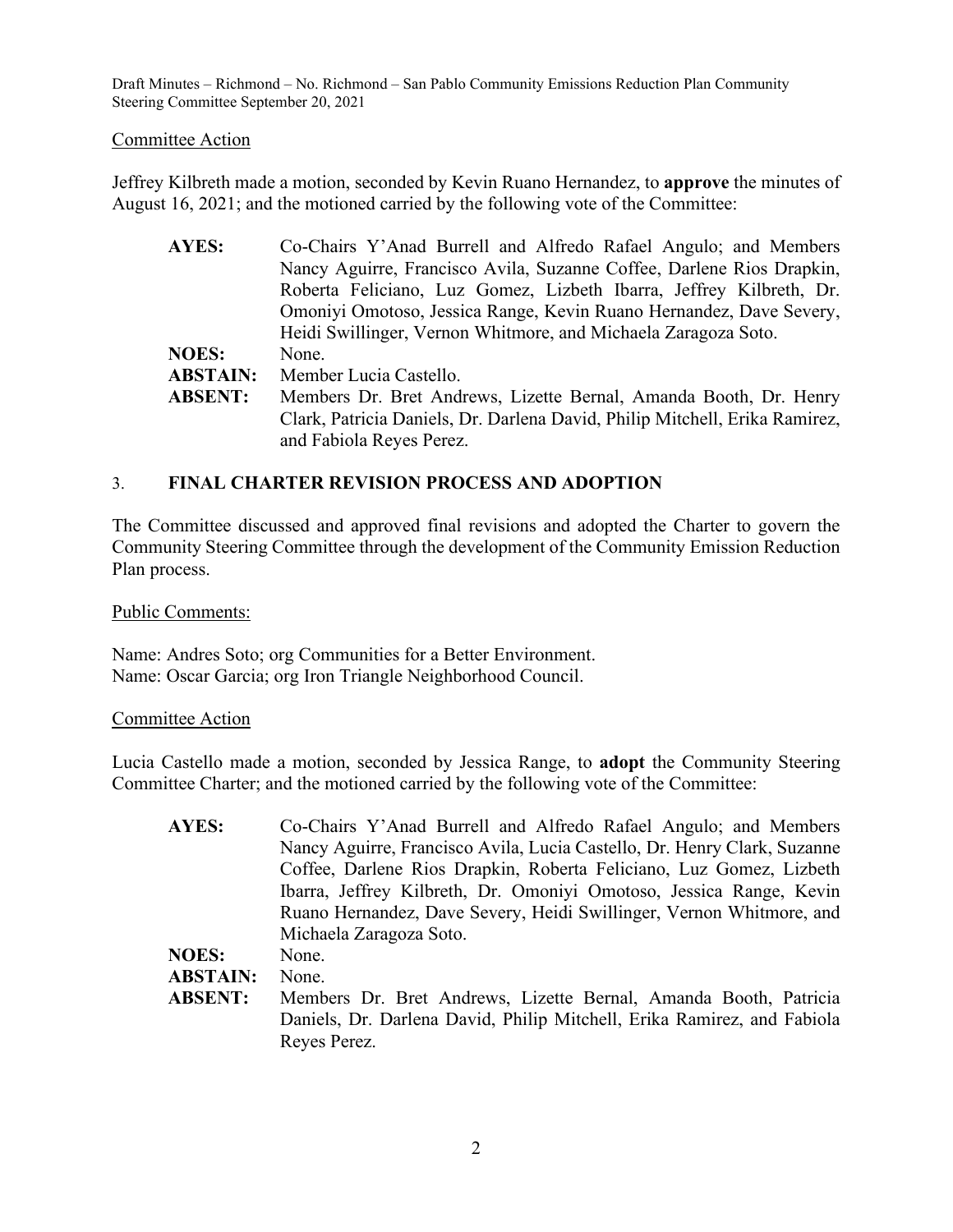# 4. **CO-CREATING THE COMMUNITY DESCRIPTION**

The Committee received a presentation on the need and purpose for the Community Description in the Community Emissions Reduction Plan and discussed how the community would like to co-create the Community Description. Air District staff also summarized the current draft outline of the Community Description.

#### Public Comments:

Name: Andres Soto; org Communities for a Better Environment. Name: Oscar Garcia; org Iron Triangle Neighborhood Council.

Committee Action

None; receive and file.

#### 5. **DISCUSSION ON PROCESS FOR FILLING VACANT SEATS**

The Committee received a presentation on the options for replacing vacant seats and making recommendations to the Air District Board on whether to re-open the application process and which gaps need to be addressed with the selection of new members.

Public Comments:

Name: Andres Soto; org Communities for a Better Environment. Name: Oscar Garcia; org Iron Triangle Neighborhood Council.

#### Committee Action

None; receive and file.

#### 6. **PUBLIC COMMENT ON NON-AGENDA MATTERS**

Members of the public were invited to speak on matters not on the agenda for the meeting for two minutes.

Public Comments:

Name: Andres Soto; org Communities for a Better Environment.

Committee Action

None; receive and file.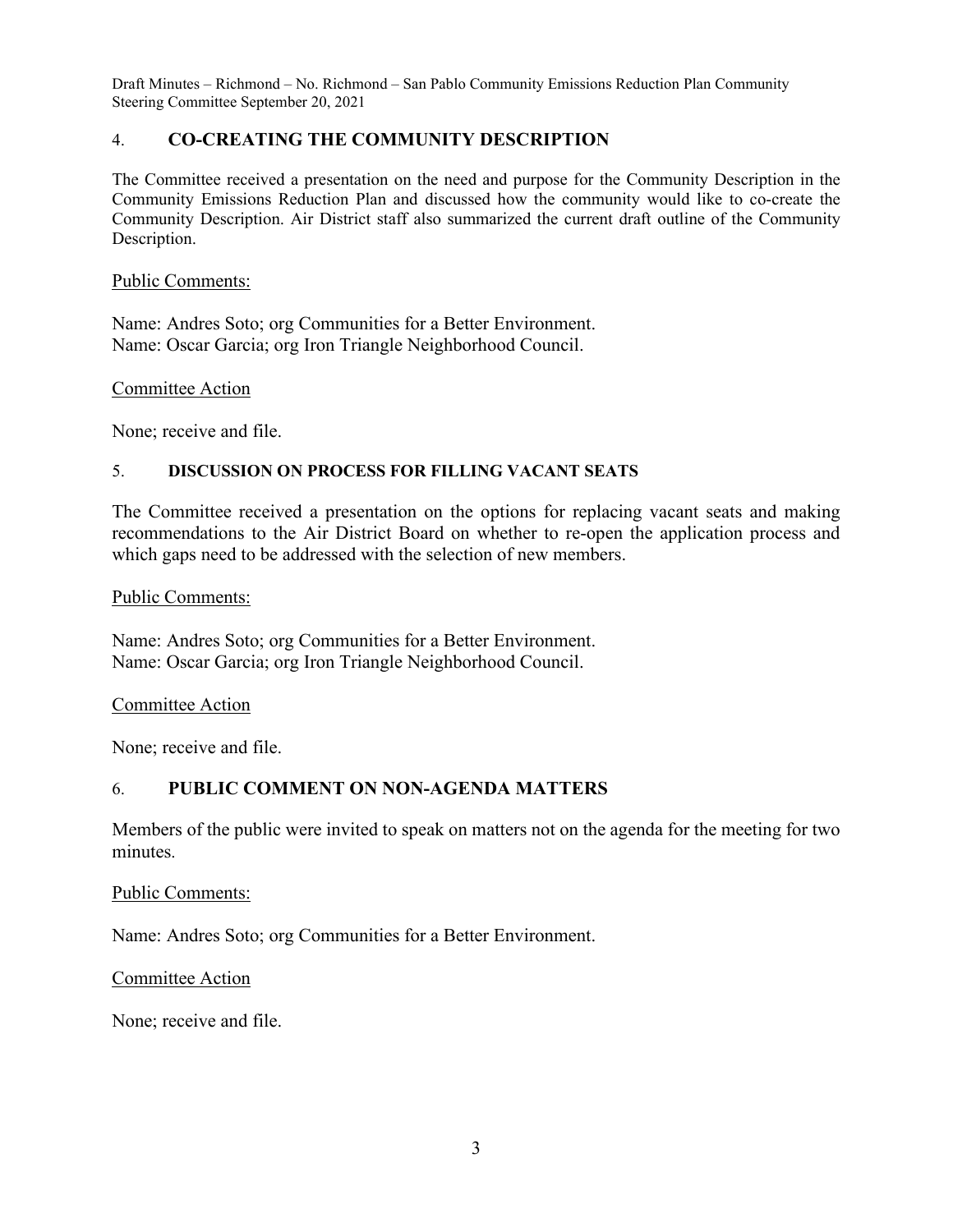# 7. **COMMITTEE MEMBER COMMENTS**

Members of the Committee and its staff were invited to make comments, ask questions, make brief announcements, provide a reference regarding factual information, request staff to report back at subsequent meetings concerning any matter, or direct staff to place a matter of business on a future agenda.

Public Comments:

None.

Committee Action

None; receive and file.

# 8. **TIME AND PLACE OF NEXT MEETING**

Monday, October 18, 2021, Zoom Video Conferencing, at 6:00 p.m. Zoom Log In:<https://us06web.zoom.us/j/95144920131> Meeting ID: 951 4492 0131

# 9. **ADJOURNMENT**

The Committee meeting was adjourned by the Committee Co-Chairs at approximately 8:00 pm.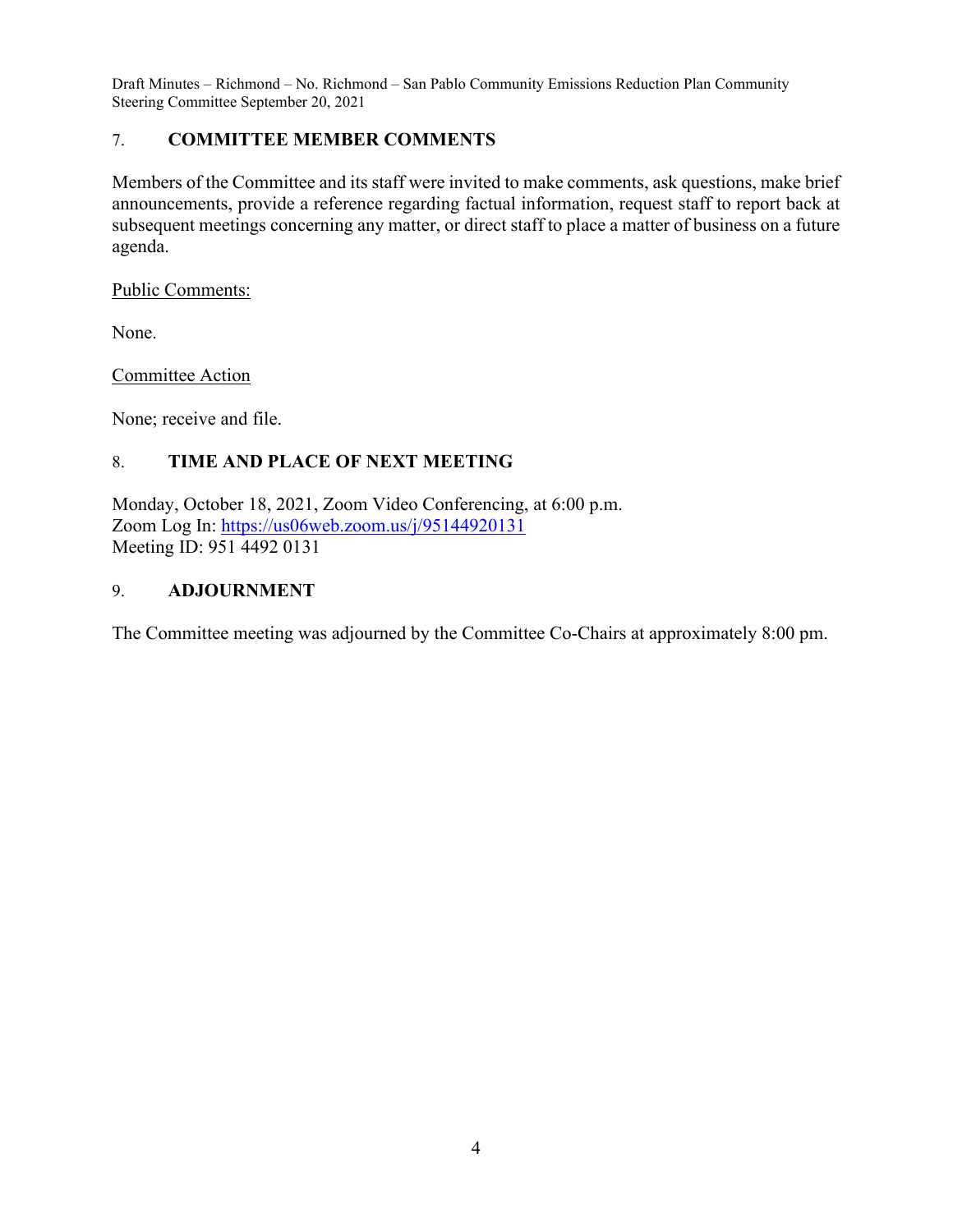#### **BAY AREA AIR QUALITY MANAGEMENT DISTRICT** Memorandum

| To:   | Members of the Path to Clean Air Community Steering Committee       |
|-------|---------------------------------------------------------------------|
| From: | Veronica Eady<br>Senior Deputy Executive Officer of Policy & Equity |
| Date: | October 18, 2021                                                    |
| Re:   | Introduction to the Monitoring Outreach Team (MOT)                  |

# RECOMMENDED ACTION

None; receive and file.

#### BACKGROUND

The Monitoring Outreach Team has been working for the past year on preparing and reviewing community-facing updates regarding implementation of the Richmond-San Pablo Community Air Monitoring Plan (CAMP) and on outreach efforts to distribute and communicate this information.

#### DISCUSSION

The goals of the Introduction to the Monitoring Outreach Team (MOT) Presentation are to: Introduce members of the MOT to the PTCA Steering Committee, hear from MOT members about their work and experiences over the past year, and highlight the community-facing updates on implementation of the CAMP and the MOT's ongoing outreach efforts.

#### BUDGET CONSIDERATION/FINANCIAL IMPACT

None.

Respectfully submitted,

Veronica Eady Senior Deputy Executive Officer of Policy & Equity

Prepared by: Dan Alrick Reviewed by: Veronica Eady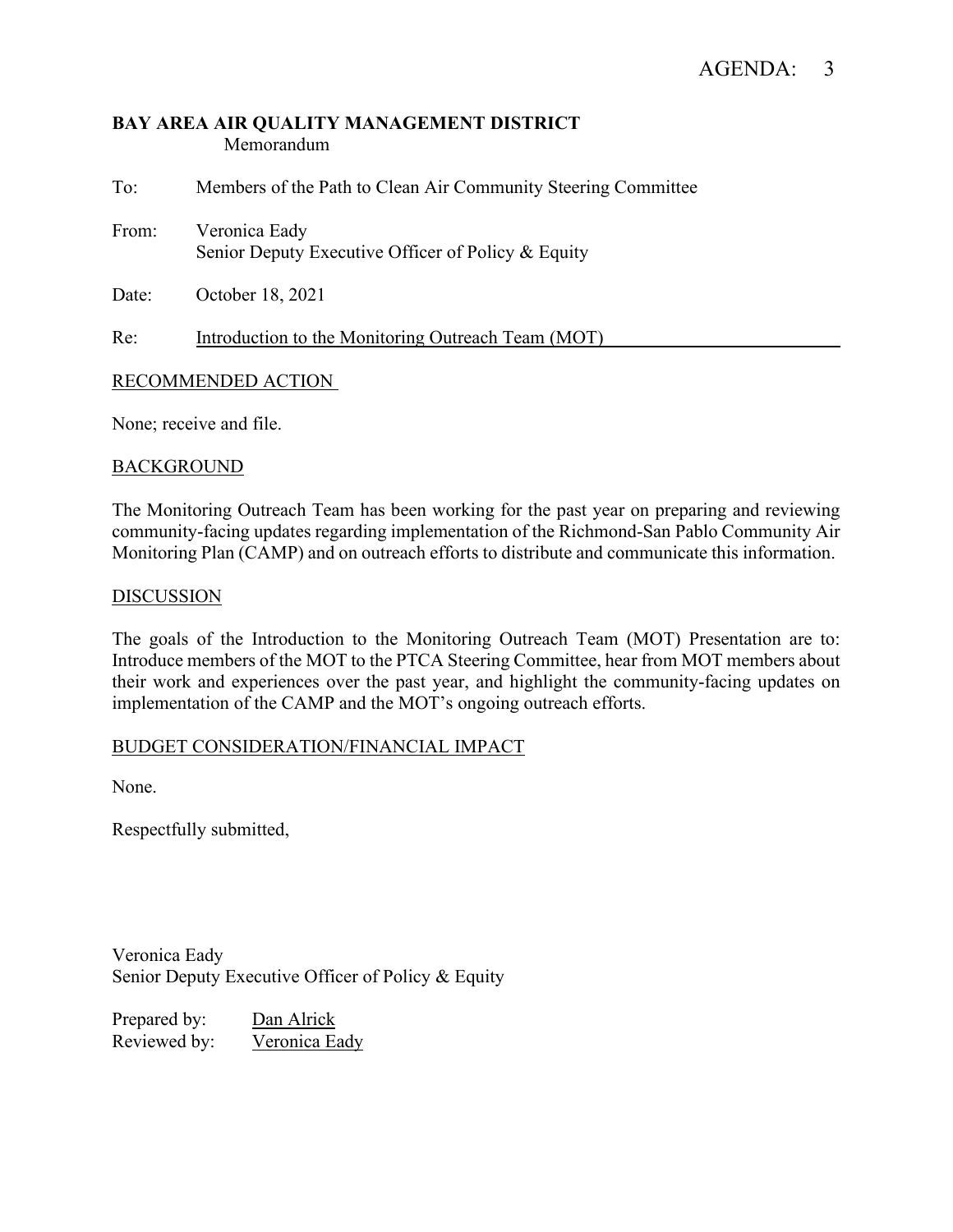#### **BAY AREA AIR QUALITY MANAGEMENT DISTRICT** Memorandum

To: Members of the Path to Clean Air Community Steering Committee From: Veronica Eady Senior Deputy Executive Officer of Policy & Equity Date: October 18, 2021

Re: Overview of the Key Issues Approach

#### RECOMMENDED ACTION

None; receive and file.

#### **BACKGROUND**

An overview of the Key Issues Approach, including its definition and components, as well as information about why a process may use the Key Issues Approach for summarizing and organizing information in the assessment.

#### **DISCUSSION**

Steering Committee members will discuss any questions or comments about this approach, as well as offer any examples of using this approach previously, and thoughts about using this approach for the Community Emissions Reduction Plan.

#### BUDGET CONSIDERATION/FINANCIAL IMPACT

None.

Respectfully submitted,

Veronica Eady Senior Deputy Executive Officer of Policy & Equity

Prepared by: Kelly Malinowski Reviewed by: Veronica Eady